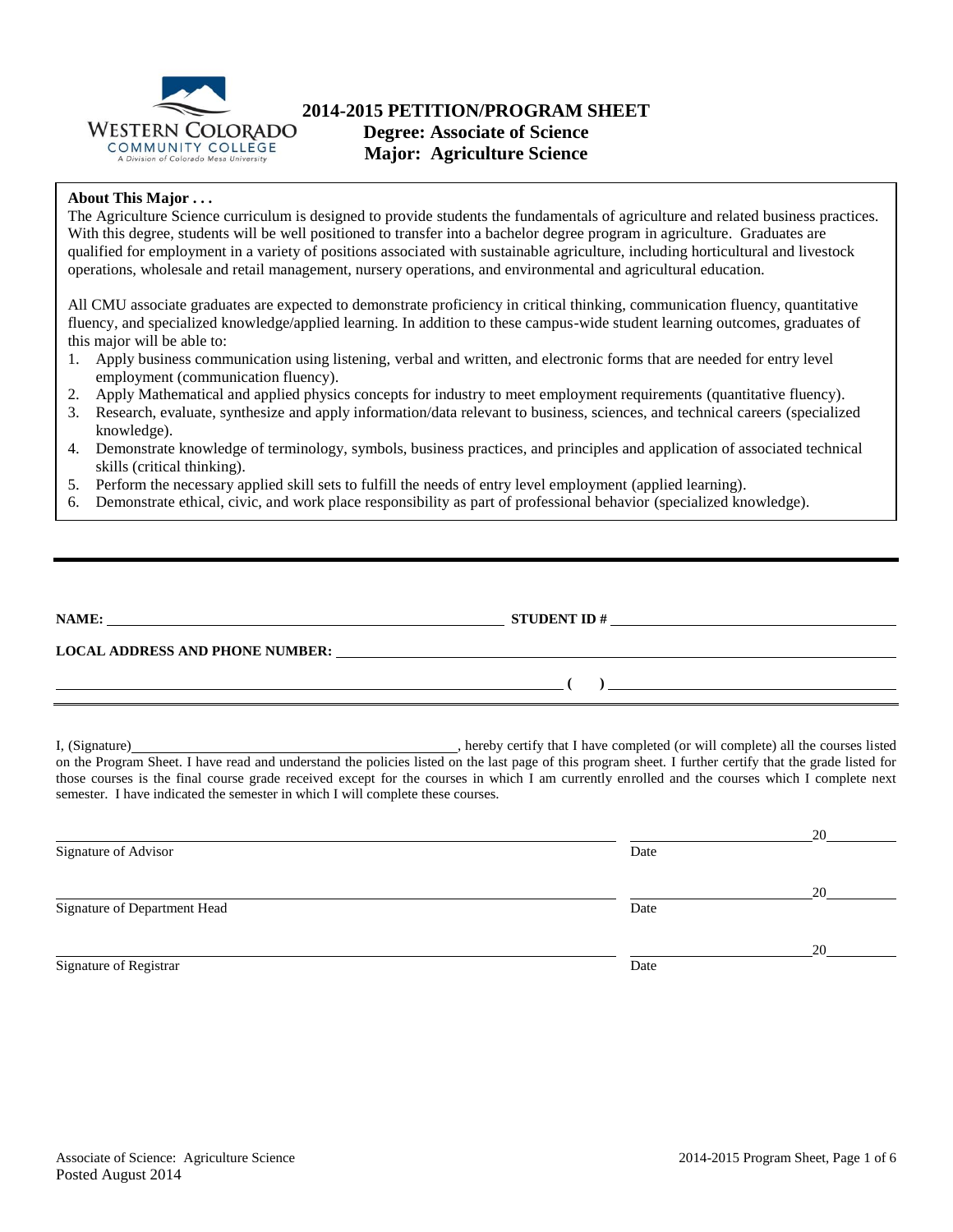#### **Students should work closely with a faculty advisor when selecting and scheduling courses prior to registration.**

Degree Requirements:

- Minimum of 60 hours total (A minimum of 16 taken at CMU in no fewer than two semesters)
- 2.00 cumulative GPA or higher in all CMU coursework
- A grade of "C" or higher must be achieved in coursework toward major content area.
- Pre-collegiate courses (usually numbered below 100) cannot be used for graduation.
- Program sheets are for advising purposes only. Because a program may have requirements specific to the degree, check with your advisor for additional guidelines, including prerequisites, grade point averages, grades, exit examinations, and other expectations. It is the student's responsibility to be aware of, and follow, all guidelines for the degree being pursued. Any exceptions or substitutions must be approved by the faculty advisor and/or Department Head. Courses related to teacher licensure must also be approved by the Teacher Education Dept.
- When filling out the program sheet a course can be used only once.
- See the "Undergraduate Graduation Requirements" in the catalog for additional graduation information.

**GENERAL EDUCATION REQUIREMENTS** (31 semester hours) See the current catalog for a list of courses that fulfill the requirements below. If a course is on the general education list of options and a requirement for your major, you must use it to fulfill the major requirement and make a different selection within the general education requirement.

| Course No Title                                                            | Sem.hrs Grade Term |  |
|----------------------------------------------------------------------------|--------------------|--|
| <b>English</b> (6 semester hours)                                          |                    |  |
| <b>ENGL 111 English Composition</b><br><b>ENGL 112 English Composition</b> | 3<br>3             |  |
| <b>Math: MATH 110 or higher</b> (3 semester hours)                         | 3                  |  |
| <b>History</b> (3 semester hours)                                          | 3                  |  |
| <b>Humanities</b> (3 semester hours)                                       | 3                  |  |
| Social and Behavioral Sciences (6 semester hours)                          | 3<br>3             |  |

**Fine Arts** (3 semester hours)

**Natural Sciences (7 semester hours, one must include lab)**

\_\_\_\_\_\_ \_\_\_\_ \_\_\_\_\_\_\_\_\_\_\_\_\_\_\_\_\_\_\_\_\_\_\_\_ 3 \_\_\_\_\_ \_\_\_\_\_\_\_\_

## **OTHER LOWER DIVISION REQUIREMENTS** (5 semester

hours)**:**

**Applied Studies** (3 semester hours) \_\_\_\_\_\_ \_\_\_\_ \_\_\_\_\_\_\_\_\_\_\_\_\_\_\_\_\_\_\_\_\_\_\_\_ 3 \_\_\_\_\_ \_\_\_\_\_\_\_\_

#### **WELLNESS (2)**

|          | <b>Kinesiology</b> (2 Semester hours) |  |  |
|----------|---------------------------------------|--|--|
| KINE 100 | Health and Wellness                   |  |  |
| KINA 1   |                                       |  |  |

#### **ASSOCIATE OF SCIENCE: COURSE REQUIREMENTS** (24 semester hours)

#### **Agriculture Courses** (17 semester hours)

| <b>AGRS 100</b><br><b>AGRS 100L</b><br><b>AGRS 102</b><br><b>AGRS 105</b><br><b>AGRS 205</b><br><b>AGRS 240</b><br>AGRS 240L | <b>Practical Crop Production</b><br>Practical Crop Production Lab<br><b>Agriculture Economics</b><br>Animal Science<br>Farm and Ranch Management<br>Intro Soil Science<br>Intro Soil Science Lab | 3<br>1<br>3<br>3<br>3<br>3<br>1 |  |
|------------------------------------------------------------------------------------------------------------------------------|--------------------------------------------------------------------------------------------------------------------------------------------------------------------------------------------------|---------------------------------|--|
|                                                                                                                              | <b>Restricted Electives</b> (select min. of 7 semester hours – see                                                                                                                               |                                 |  |
|                                                                                                                              | recommended advising tracks)                                                                                                                                                                     |                                 |  |
| ACCT <sub>201</sub>                                                                                                          | Prin of Financial Acctng                                                                                                                                                                         | 3                               |  |
| <b>AGRS 103</b>                                                                                                              | Intro to Entomology                                                                                                                                                                              | 2                               |  |
| <b>AGRS 103L</b>                                                                                                             | Intro to Entomology Lab                                                                                                                                                                          | 1                               |  |
| <b>AGRS 110</b>                                                                                                              | <b>Integrated Pest Management</b>                                                                                                                                                                | 3                               |  |
| <b>AGRS 118</b>                                                                                                              | Farm Structures/Green Houses                                                                                                                                                                     | 3                               |  |
| <b>AGRS 208</b>                                                                                                              | <b>Agricultural Finance</b>                                                                                                                                                                      | 3                               |  |
| <b>AGRS 210</b>                                                                                                              | <b>Agricultural Marketing</b>                                                                                                                                                                    | 3                               |  |
| <b>AGRS 224</b>                                                                                                              | <b>Integrated Ranch Management</b>                                                                                                                                                               | 3                               |  |
| <b>AGRS 225</b>                                                                                                              | Feeds and Feeding                                                                                                                                                                                | 4                               |  |
| <b>AGRS 230</b>                                                                                                              | Farm Animal Anatomy/Phys                                                                                                                                                                         | 3                               |  |
| <b>AGRS 250</b>                                                                                                              | Live Animal & Carcass Eval                                                                                                                                                                       | 1                               |  |
| <b>AGRS 250L</b>                                                                                                             | Live An. & Carcass Eval Lab                                                                                                                                                                      | $\overline{2}$                  |  |
| <b>AGRS 260</b>                                                                                                              | <b>Plant Propagation</b>                                                                                                                                                                         | 3                               |  |
| <b>AGRS 288</b>                                                                                                              | <b>Livestock Practicum</b>                                                                                                                                                                       | 1                               |  |
| <b>AGRS 288L</b>                                                                                                             | Livestock Practicum Lab                                                                                                                                                                          | 1                               |  |
| <b>AGRS 296</b>                                                                                                              | Topics: Sustain. Ag Practices                                                                                                                                                                    | $1 - 3$                         |  |
| <b>CISB 101</b>                                                                                                              | <b>Business Info Technology</b>                                                                                                                                                                  | 3                               |  |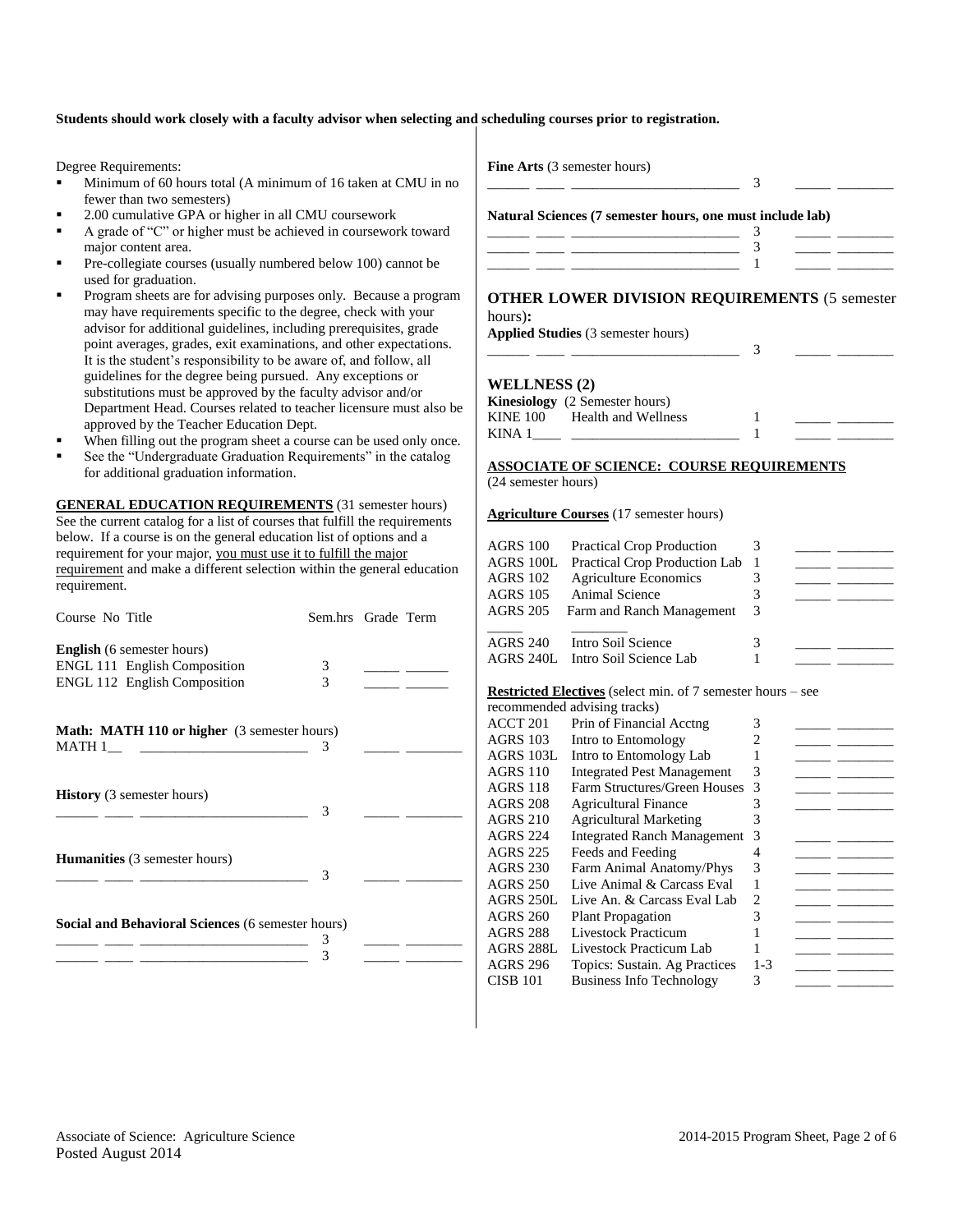This is a recommended sequence of course work. Certain courses may have prerequisites or are only offered during the Fall or Spring semesters. It is the student's responsibility to meet with the assigned advisor and check the 2 year course matrix on the Colorado Mesa website for course availability.

### **Animal Science Advising Sheet**

### **FRESHMAN YEAR**

| <b>Fall Semester</b> |                                      | <b>Hours</b> | <b>Spring Semester</b> |                                              | <b>Hours</b>   |
|----------------------|--------------------------------------|--------------|------------------------|----------------------------------------------|----------------|
| AGRS 100             | <b>Practical Crop Production</b>     |              | <b>AGRS 102</b>        | <b>Agriculture Economics</b>                 | 3              |
| AGRS 100L            | Practical Crop Production Lab        |              | <b>AGRS 230</b>        | Farm Animal A&P                              | 3              |
| <b>AGRS</b> 105      | Animal Science                       |              | <b>ENGL 112</b>        | <b>English Composition</b>                   | 3              |
| <b>ENGL 111</b>      | <b>English Composition</b>           |              |                        | <b>General Education Natural Science</b>     | 3              |
| MATH 1               | <b>General Education Mathematics</b> |              |                        | <b>General Education Natural Science Lab</b> |                |
| <b>KINE 100</b>      | <b>Health and Wellness</b>           |              |                        | General Education Soc/Beh. Science           | $\overline{3}$ |
|                      |                                      | 14           |                        |                                              | 16             |

# **SOPHOMORE YEAR**

| <b>Fall Semester</b>                |                                | <b>Hours</b> | <b>Spring Semester</b>                   | <b>Hours</b> |
|-------------------------------------|--------------------------------|--------------|------------------------------------------|--------------|
| <b>AGRS 240</b>                     | Intro. Soil Science            |              |                                          |              |
| AGRS 240L                           | Intro. Soil Science Lab        |              | AGRS 205 Farm and Ranch Management       | 3            |
| <b>AGRS 250</b>                     | Live Animal & Carcass Eval     |              | <b>Livestock Practicum</b><br>AGRS 288   |              |
| AGRS 250L                           | Live Animal & Carcass Eval Lab | 2            | General Education Soc/Beh. Science       | 3            |
| <b>General Education Fine Arts</b>  |                                | 3            | <b>General Education Natural Science</b> | 3            |
| <b>General Education History</b>    |                                | 3            | <b>Applied Studies</b>                   | 3            |
| <b>General Education Humanities</b> |                                | <u>3</u>     | KINA*<br>Activity                        |              |
|                                     |                                | 16           |                                          | 14           |

### POLICIES:

- 1. It is your responsibility to determine whether you have met the requirements for your degree. Please see the catalog for a complete list of graduation requirements.
- 2. You must turn in your "Intent to Graduate" form to the Registrar's Office **by September 15 if you plan to graduate the following May, and by February 15 if you plan to graduate the following December**.
- 3. This program sheet must be submitted with your graduation planning sheet to your advisor during the **semester prior to the semester of graduation, no later than October 1 for spring graduates, no later than March 1 for fall graduates.**
- 4. Your advisor will sign and forward the Program Sheet and Graduation Planning Sheet to the Department Head for signature.
- 5. Finally, the Department Head or the department administrative assistant will take the signed forms to the Registrar's Office. (Students cannot handle the forms once the advisor signs.)
- 6. If your petition for graduation is denied, it will be your responsibility to reapply for graduation in a subsequent semester. Your "Intent to Graduate" does not automatically move to a later graduation date.
- 7. NOTE: The semester before graduation, you may be required to take a Major Field Achievement Test (exit exam).

Associate of Science: Agriculture Science 2014-2015 Program Sheet, Page 3 of 6 Posted August 2014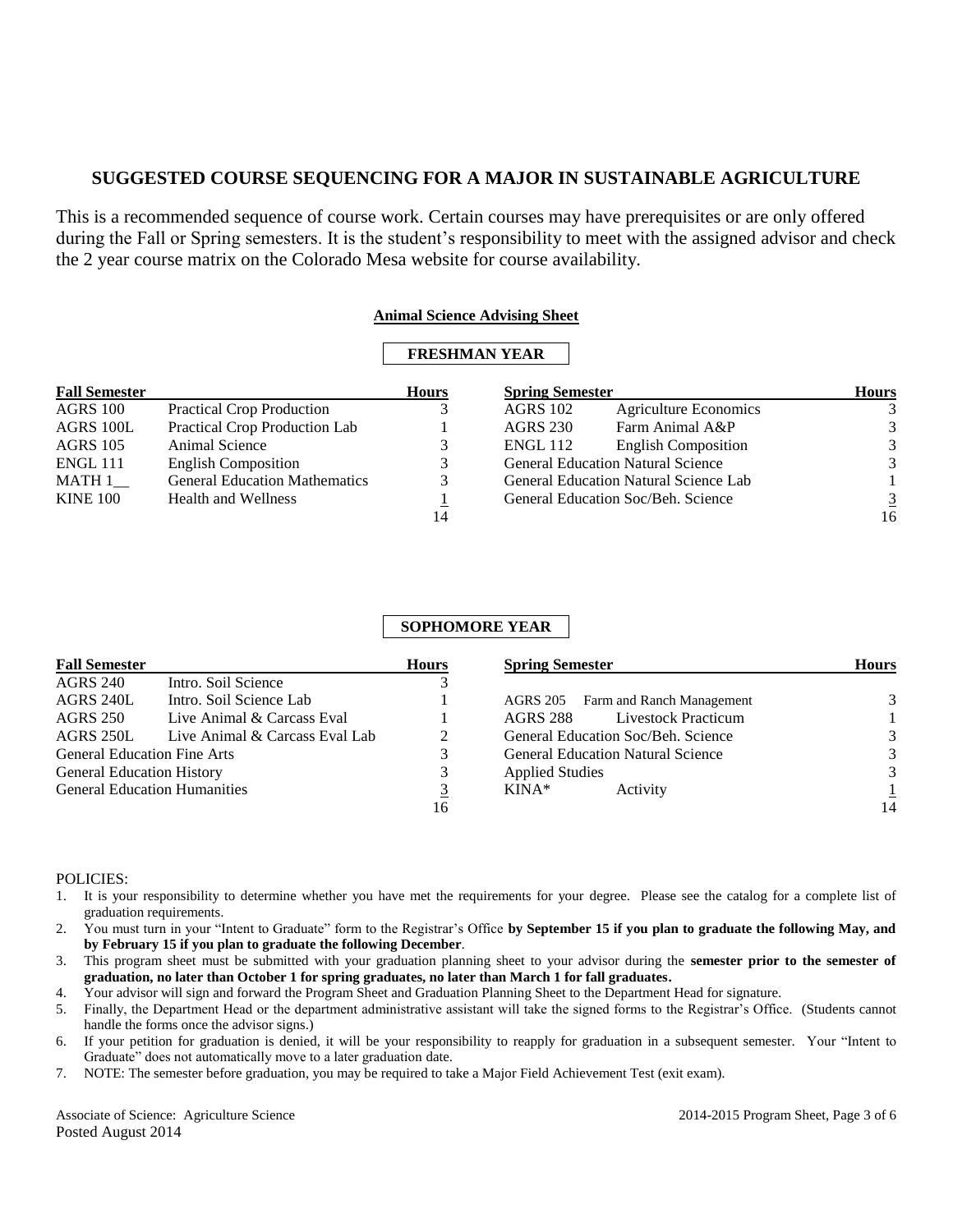This is a recommended sequence of course work. Certain courses may have prerequisites or are only offered during the Fall or Spring semesters. It is the student's responsibility to meet with the assigned advisor and check the 2 year course matrix on the Colorado Mesa website for course availability.

#### **Soil & Crop Science Advising Sheet**

### **FRESHMAN YEAR**

| <b>Fall Semester</b> |                                      | <b>Hours</b> |                 | <b>Spring Semester</b>                       |                |
|----------------------|--------------------------------------|--------------|-----------------|----------------------------------------------|----------------|
| AGRS 100             | <b>Practical Crop Production</b>     |              | <b>AGRS 102</b> | <b>Agriculture Economics</b>                 |                |
| AGRS 100L            | Practical Crop Production Lab        |              | <b>AGRS</b> 103 | Intro to Entomology                          | 2              |
| <b>AGRS</b> 105      | Animal Science                       |              | AGRS 103L       | Intro to Entomology Lab                      |                |
| ENGL 111             | <b>English Composition</b>           |              | ENGL 112        | <b>English Composition</b>                   | 3              |
| MATH 1               | <b>General Education Mathematics</b> | 3            |                 | <b>General Education Natural Science</b>     | 3              |
| <b>KINE 100</b>      | <b>Health and Wellness</b>           |              |                 | <b>General Education Natural Science Lab</b> |                |
|                      |                                      | 14           |                 | General Education Soc/Beh. Science           | $\overline{3}$ |
|                      |                                      |              |                 |                                              | 16             |

### **SOPHOMORE YEAR**

| <b>Fall Semester</b>                |                         | <b>Hours</b> | <b>Spring Semester</b> |                                          | <b>Hours</b>  |
|-------------------------------------|-------------------------|--------------|------------------------|------------------------------------------|---------------|
| <b>AGRS 240</b>                     | Intro. Soil Science     |              | <b>AGRS 205</b>        | Farm/Ranch Management                    |               |
| AGRS 240L                           | Intro. Soil Science Lab |              | <b>AGRS 210</b>        | <b>Agricultural Marketing</b>            | 3             |
| <b>General Education Fine Arts</b>  |                         |              |                        | General Education Soc/Beh. Science       |               |
| <b>General Education History</b>    |                         | 3            |                        | <b>General Education Natural Science</b> | 3             |
| <b>General Education Humanities</b> |                         | 3            | <b>Applied Studies</b> |                                          | $\mathcal{E}$ |
| Elective                            |                         |              | $KINA*$                | Activity                                 |               |
|                                     |                         | 14           |                        |                                          | 16            |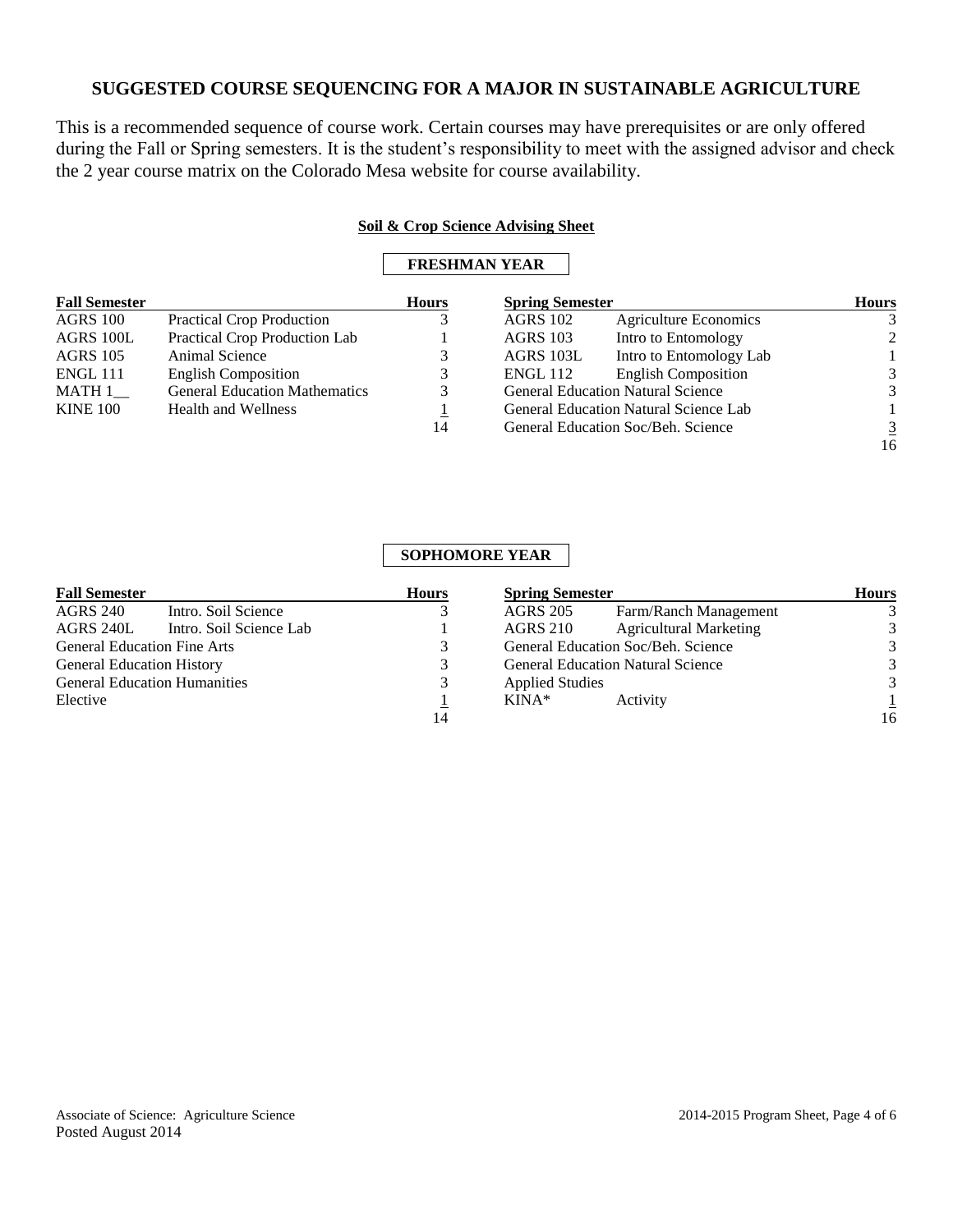This is a recommended sequence of course work. Certain courses may have prerequisites or are only offered during the Fall or Spring semesters. It is the student's responsibility to meet with the assigned advisor and check the 2 year course matrix on the Colorado Mesa website for course availability.

### **Agriculture Business Advising Sheet**

## **FRESHMAN YEAR**

| <b>Fall Semester</b>   |                                      | <b>Hours</b> | <b>Spring Semester</b> |                                              | <b>Hours</b>   |
|------------------------|--------------------------------------|--------------|------------------------|----------------------------------------------|----------------|
| AGRS 100               | <b>Practical Crop Production</b>     |              | <b>AGRS</b> 102        | <b>Agriculture Economics</b>                 |                |
| AGRS 100L              | Practical Crop Production Lab        |              | <b>AGRS 205</b>        | Farm/Ranch Management                        | 3              |
| <b>AGRS 105</b>        | Animal Science                       |              | <b>ENGL 111</b>        | <b>English Composition</b>                   | 3              |
| <b>Applied Studies</b> | (rec. CISB 101)                      |              |                        | <b>General Education Natural Science</b>     | 3              |
| MATH 1                 | <b>General Education Mathematics</b> |              |                        | <b>General Education Natural Science Lab</b> |                |
| <b>KINE 100</b>        | <b>Health and Wellness</b>           |              |                        | General Education Soc/Beh. Science           | $\overline{3}$ |
|                        |                                      | 14           |                        |                                              | 16             |

## **SOPHOMORE YEAR**

| <b>Hours</b> | <b>Spring Semester</b>                           | <b>Hours</b> |
|--------------|--------------------------------------------------|--------------|
|              | <b>Agricultural Finance</b><br><b>AGRS 208</b>   | 3            |
|              | <b>Agricultural Marketing</b><br><b>AGRS 210</b> | 3            |
|              | General Education Soc/Beh. Science               | 3            |
|              | <b>General Education Natural Science</b>         | 3            |
|              | $KINA*$<br>Activity                              |              |
|              | Elective                                         | 3            |
| 14           |                                                  | 16           |
|              |                                                  |              |